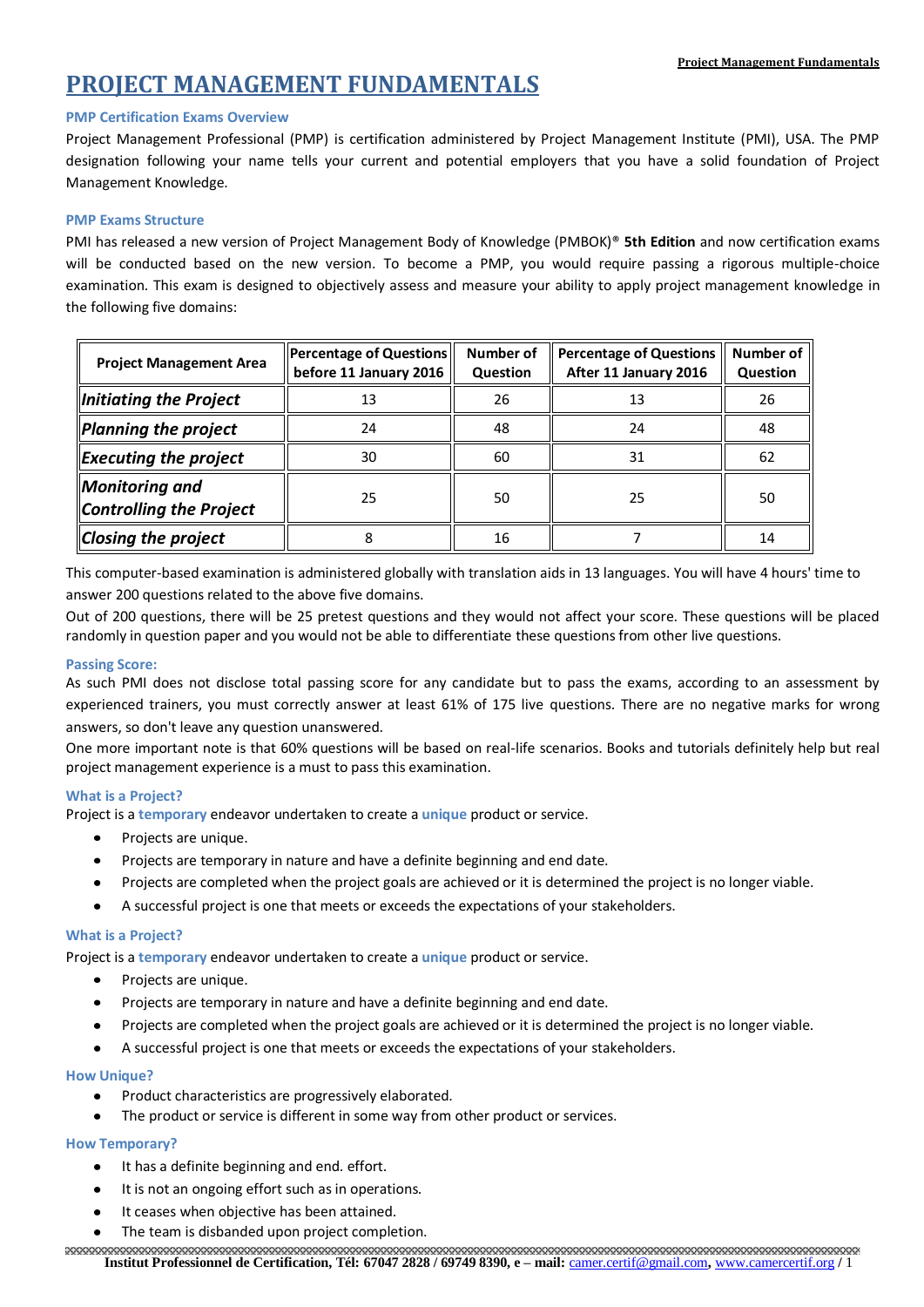#### **Project Management Fundamentals**

#### **Example**

Building a road is an example of a project. The process of building a road takes a finite amount of time, and produces a unique product.

**Operations**, on the other hand, are repetitive. Generating bills every month, and broadcasting news everyday are examples of operations.

**Subprojects** are components of a project that often contracted out.

## **What is Project Management?**

Project Management is the application of knowledge, skills, tools and techniques to project activities to meet project requirements.

Project management is accomplished through the use of the processes such as:

- Initiating
- Planning
- Executng
- Monitor and Controlling
- Closing

Project managers or the organization can divide projects into above phases to provide better management control with appropriate links to the ongoing operations of the performing organization. Collectively, these phases are known as the project life cycle. Project managers deliver projects while balancing the following constraints:

- Scope
- Schedule
- Quality
- Resources
- $\bullet$ Customer Satisfaction
- Risk

These all are so intertwined that a change in one will most often cause a change in at least one of the others **For example:**

- If time is extended, the cost of the project will increase.  $\bullet$
- If time extended with the same cost then quality of the product will reduce.
- If scope is extended then cost and time will also extend.

Changes to any of these legs sets off a series of activities that are needed to integrate the change across the project.

## **What is Program Management?**

A program consists of a group of related projects and Program management is the process of managing multiple on going projects. An example would be that of designing, manufacturing and providing support infrastructure for an automobile make. Program management involves centrally managing and coordinating groups of related projects to meet the objectives of the program.

In some cases Project Management is a subset of Program Management. The project manager may report to the program manager in such cases. A portfolio consists of multiple programs.

## **What is Portfolio Management?**

A portfolio is a collection of projects, programs subportfolios, and operations that are grouped together to facilitate effective management of that work to meet strategic business objectives. Organizations manage their portfolios based on specific goals.

Senior managers or senior management teams typically take on the responsibility of portfolio management for an organization. Portfolio management encompasses managing the collections of programs and projects in the portfolio. This includes weighing the value of each project, or potential project, against the portfolio's strategic objectives.

Portfolio management also concerns monitoring active projects for adherence to objectives, balancing the portfolio among the other investments of the organization, and assuring the efficient use of resources.

## **Why do we need Project Management?**

We need project management to manage projects effectively and drive them to success. Project Management starts with the decision to start a project upon weighing its need and viability. Once a project starts, it is crucial to watch the project progress at every step so as to ensure it delivers what all is required, in the stipulated time, within the allocated budget. Other drivers influencing the need of project management are:

- Exponential expansion of human knowledge  $\bullet$
- Global demand for goods and services
- Global competition
- Team is required to meet the demand with quality and standard.
- Improved control over the project
- Improved performance
- Improved budget and quality